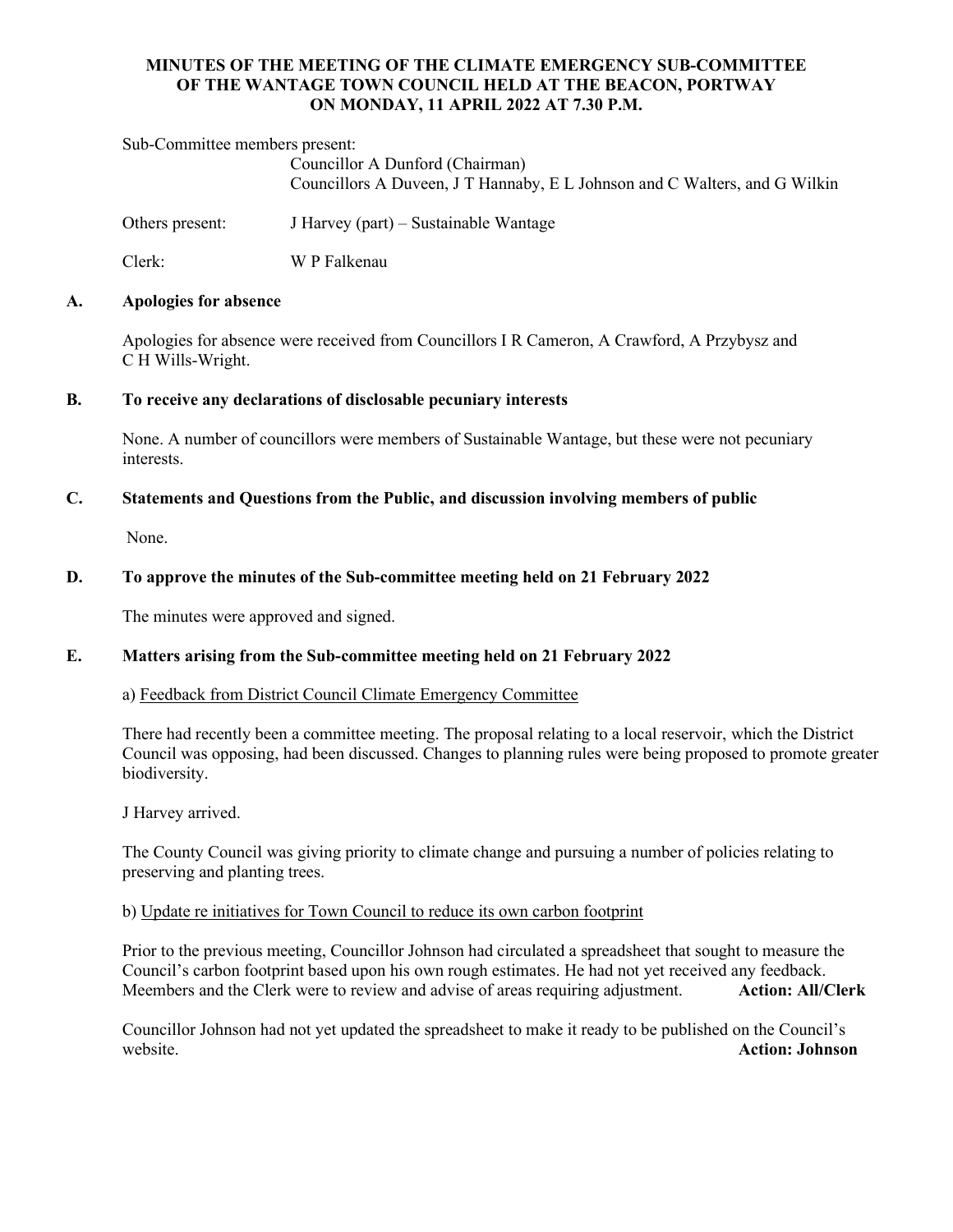#### **MINUTES OF THE MEETING OF THE CLIMATE EMERGENCY SUB-COMMITTEE OF THE WANTAGE TOWN COUNCIL HELD AT THE BEACON, PORTWAY ON MONDAY, 11 APRIL 2022 AT 7.30 P.M.**

## c) Update from Mr Wilkin of HARBUG

The Active Travel Group continues to meet regularly. Three priorities had been identified – Willow Walk, the Eastern Link Road opportunities and links to the Kingsgrove development. A forum was to be set up for users of the Science Vale cycle routes.

Pot holes were becoming a problem again. It was noted that the County Council's arrangements for dealing with them were unsatisfactory. There was a need for these to be attended to on the route foe the Women's Cycle Tour in June.

### d) Update from Sustainable Wantage

Ms Harvey reported on recent activities of the Wild Wantage project. A limit is to be introduced on the numbers using the community larder. More information was required on the electic vehicle event that was due to take place on 23 April. Solar Streets has launched, with eighty five people signing up. It was noted that whilst the Town Council supported the concept of solar energy. It did not give its specific support to Solar Streets. It sought to encourage potential buyers to seek competitive quotes. In discussion, the difficulty of achieving comparable quotes from suppliers, due to their complexity, was noted. There was also discussion about what links should be on the Council's website to other websites promoting energy saving initiatives. The Clerk was to refer this to Councillor Sibbald with a view to making recommendations to the Promotion, Communications and Events Committee and Council. **Action: Clerk**

## e) Drivers leaving their engines running whilst parked in Wantage town centre

The Clerk had not yet referred production of posters to the Town Project Coordinator. **Action: Clerk**

#### f) Events

The electric vehicle event was to be held on the Kingsgove Community space on Saturday 23 April.

The Chairman was to invite a representative from the waste disposal service and Zero Oxfordshire to give talks at future meetings. **Action: Dunford**

#### g) Queen's Platinum Jubilee Tree Canopy project

There was nothing further to report. The District Council had launched a grant scheme to fund tree planting projects. The deadline for application was 28 April. It was agreed that an application should be made to fund the project at the Manor Road Memorial Park. There was a need for updated financial figures from Wild Wantage. Ms Harvey agreed to obtain these and refer them to the Clerk, for him to make the application.

**Action: Harvey/Clerk**

# **H. Review of progress on Action Plan and prioritization**

Work had been progressed on the Town Council's carbon footprint. Councillor Duveen agreed to check whether the District Council was securing electricity/gas from a green source. **Action: Duveen** 

Consideration had been given to the Christmas lighting. The lights were already low power LEDs. There was the option of reducing the number of lights, but this was not favoured. It had been confirmed that the floral displays were bee friendly. There was discussion regarding use of weedkillers to protect pavements and roadways. There was a balance to be struck between over use of chemical versus allowing weeds to damage the surfaces.

Further consideration was to be given to events eg repair clinic.